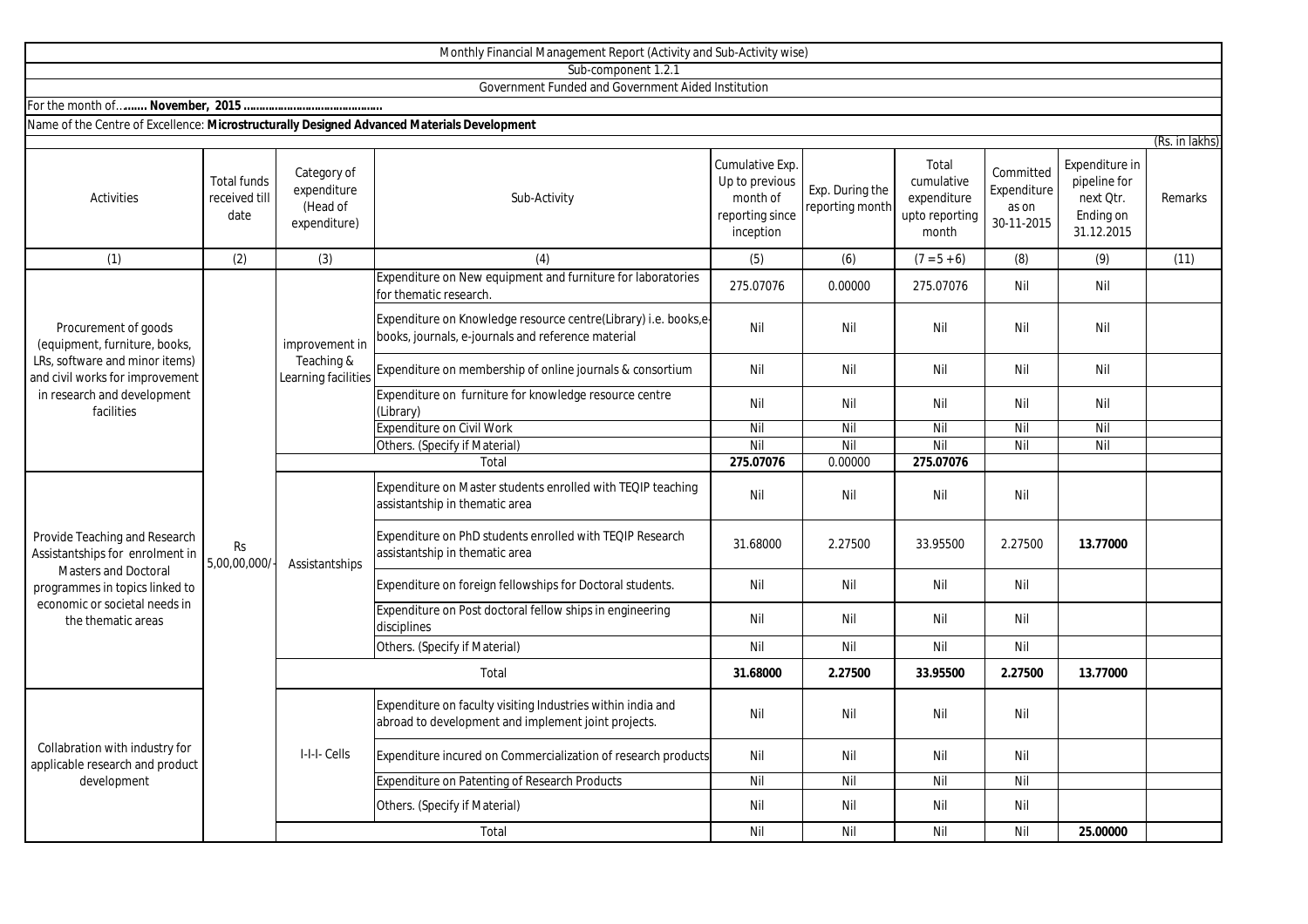| Activities                                                                                                                                                 | <b>Total funds</b><br>received till<br>date | Category of<br>expenditure<br>(Head of<br>expenditure) | Sub-Activity                                                                                                                                   | Cumulative Exp.<br>Up to previous<br>month of<br>reporting since<br>inception | Exp. During the<br>reporting month | Total<br>cumulative<br>expenditure<br>upto reporting<br>month | Committed<br>Expenditure<br>as on<br>30-11-2015 | Expenditure in<br>pipeline for<br>next Otr.<br>Ending on<br>31.12.2015 | Remarks |
|------------------------------------------------------------------------------------------------------------------------------------------------------------|---------------------------------------------|--------------------------------------------------------|------------------------------------------------------------------------------------------------------------------------------------------------|-------------------------------------------------------------------------------|------------------------------------|---------------------------------------------------------------|-------------------------------------------------|------------------------------------------------------------------------|---------|
| National / International<br>collabration for Research and<br>Development activities with<br>Academic Institutions and<br>$\mathsf{R}$<br>& D organisations |                                             | R & D                                                  | Expenditure on Securing sponsored projects and Consultancy<br>assignments                                                                      | Nil                                                                           | Nil                                | Nil                                                           | Nil                                             |                                                                        |         |
|                                                                                                                                                            |                                             |                                                        | Expenditure on Publication of research papers in peer reviewed<br>iournals                                                                     | 0.08092                                                                       | $\mathbf{0}$                       | 0.08092                                                       | Nil                                             |                                                                        |         |
|                                                                                                                                                            |                                             |                                                        | Expenditure incured on Commercialization of research products                                                                                  | Nil                                                                           | Nil                                | Nil                                                           | Nil                                             |                                                                        |         |
|                                                                                                                                                            |                                             |                                                        | Expenditure on Patenting of Research Products                                                                                                  | 0.76550                                                                       | 0.00000                            | 0.76550                                                       | Nil                                             |                                                                        |         |
|                                                                                                                                                            |                                             |                                                        | Expenditure on amount paid to Consultant for participation in<br>Research & Development and for delivering expert lectures                     | Nil                                                                           | Nil                                | Nil                                                           | Nil                                             |                                                                        |         |
|                                                                                                                                                            |                                             |                                                        | Expenditure on faculty visiting Industries within india and<br>abroad to development and implement joint projects.                             | Nil                                                                           | Nil                                | Nil                                                           | Nil                                             |                                                                        |         |
|                                                                                                                                                            |                                             |                                                        | Expenditure on characterization of sample of R & D projects                                                                                    | Nil                                                                           | Nil                                | Nil                                                           | Nil                                             |                                                                        |         |
|                                                                                                                                                            |                                             |                                                        | Expenditure on Presentation of paper in International Seminar,<br>Conference etc. by Doctoral students                                         | 11.39284                                                                      | 0.06900                            | 11.46184                                                      | Nil                                             |                                                                        |         |
|                                                                                                                                                            |                                             |                                                        | Others. (Specify if Material)                                                                                                                  | 24.20659                                                                      | $\mathbf 0$                        | 24.20659                                                      | Nil                                             |                                                                        |         |
|                                                                                                                                                            |                                             |                                                        | Total                                                                                                                                          | 36.44585                                                                      | 0.06900                            | 36.51485                                                      | <b>Nil</b>                                      | 13.48515                                                               |         |
| Enhancing research competence<br>of faculty and knowledge sharing<br>in thematic areas, both within<br>India and abroad                                    |                                             | <b>FSD</b>                                             | Expenditure on faculty training for enhancement of Research<br>competence in thematic areas                                                    | 3.58528                                                                       | $\mathbf 0$                        | 3.58528                                                       | Nil                                             |                                                                        |         |
|                                                                                                                                                            |                                             |                                                        | Expenditure incurred on Participation by faculty in seminars,<br>conferences, workshops and Continuing Education Programes<br>(CEPs) etc.      | 0.19965                                                                       | $\Omega$                           | 0.19965                                                       | Nil                                             |                                                                        |         |
|                                                                                                                                                            |                                             |                                                        | Expenditure on Organizing thematic area training programmes,<br>workshops, seminars, conferences and Continuing Education<br>Programmes (CEPs) | Nil                                                                           | Nil                                | Nil                                                           | Nil                                             |                                                                        |         |
|                                                                                                                                                            |                                             |                                                        | Expenditure on staff development                                                                                                               | Nil                                                                           | Nil                                | Nil                                                           | Nil                                             |                                                                        |         |
|                                                                                                                                                            |                                             |                                                        | Expenditure on seed grant to researchers to venture into new<br>directions within the specified theme.                                         | Nil                                                                           | Nil                                | Nil                                                           | Nil                                             |                                                                        |         |
|                                                                                                                                                            |                                             |                                                        | Others. (Specify if Material)                                                                                                                  | Nil                                                                           | Nil                                | Nil                                                           | Nil                                             |                                                                        |         |
|                                                                                                                                                            |                                             |                                                        | Total                                                                                                                                          | 3.78493                                                                       | $\mathbf{0}$                       | 3.78493                                                       | <b>Nil</b>                                      | 46.21507                                                               |         |
| Incremental operating cost                                                                                                                                 |                                             | <b>IOC</b>                                             |                                                                                                                                                | 14.84228                                                                      | 0.83699                            | 15.67927                                                      | 0.46000                                         | 33.86073                                                               |         |
| <b>GRAND TOTAL</b>                                                                                                                                         |                                             |                                                        | 361.82382                                                                                                                                      | 3.18099                                                                       | 365.00481                          | 2.73500                                                       | 132.33095                                       |                                                                        |         |